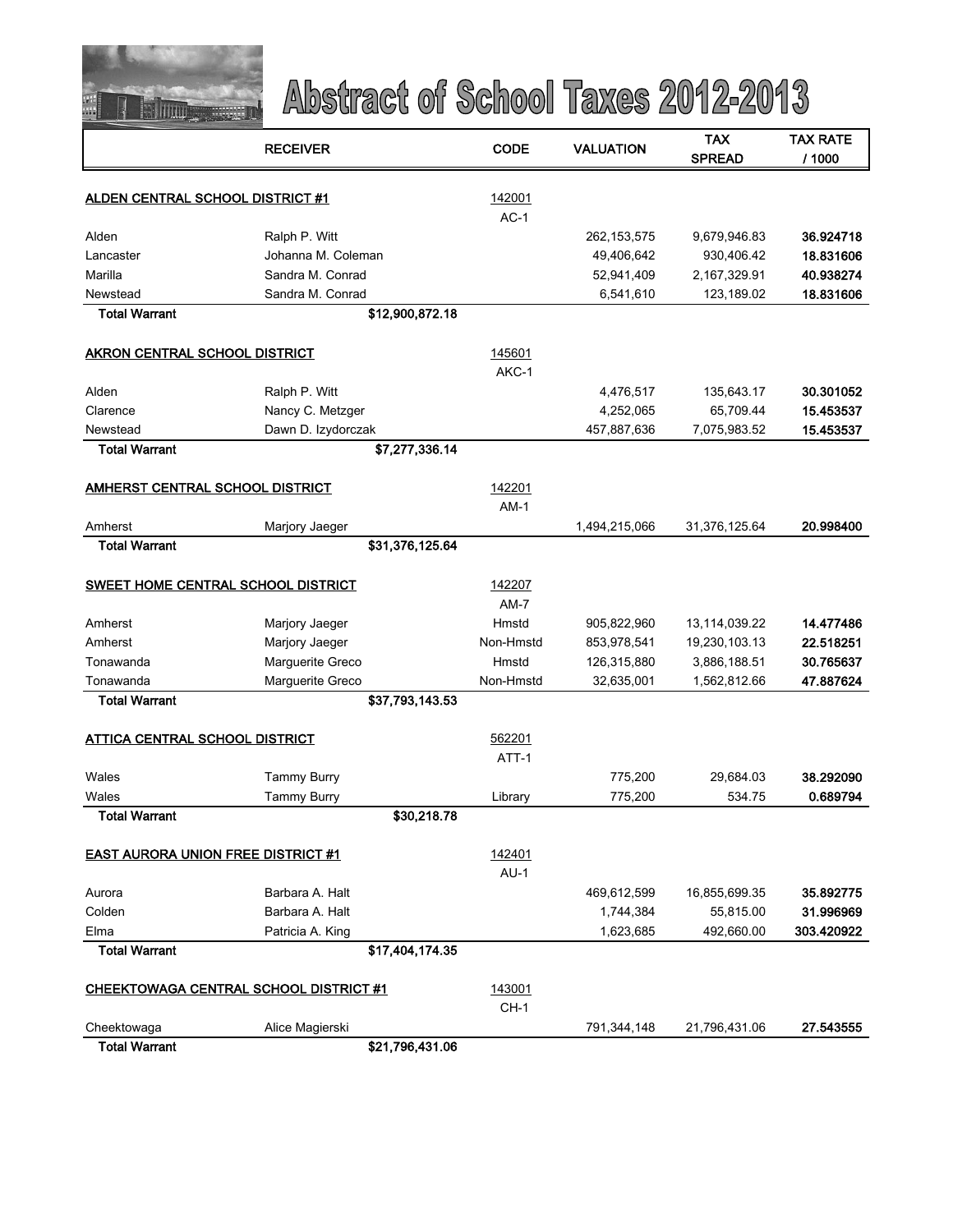

|                                         | <b>RECEIVER</b>                           | <b>CODE</b>      | VALUATION     | <b>TAX</b>    | <b>TAX RATE</b> |
|-----------------------------------------|-------------------------------------------|------------------|---------------|---------------|-----------------|
|                                         |                                           |                  |               | <b>SPREAD</b> | / 1000          |
|                                         |                                           | 143002           |               |               |                 |
|                                         | UNION FREE SCHOOL DISTRICT #2 (MARYVALE)  | $CH-2$           |               |               |                 |
| Cheektowaga                             | Alice Magierski                           |                  | 624,939,801   | 18,477,678.21 | 29.567133       |
| <b>Total Warrant</b>                    | \$18,477,678.21                           |                  |               |               |                 |
|                                         |                                           |                  |               |               |                 |
|                                         | UNION FREE SCHOOL DISTRICT #3 (CLEV-HILL) | 143003<br>$CH-3$ |               |               |                 |
| Cheektowaga                             | Alice Magierski                           |                  | 265,946,671   | 11,778,307.07 | 44.288229       |
| <b>Total Warrant</b>                    | \$11,778,307.07                           |                  |               |               |                 |
|                                         |                                           |                  |               |               |                 |
|                                         | UNION FREE SCHOOL DISTRICT #9 (SLOAN)     | 143009           |               |               |                 |
|                                         |                                           | CH-9             |               |               |                 |
| Cheektowaga                             | Alice Magierski                           |                  | 260,661,042   | 13,834,732.08 | 53.075565       |
| <b>West Seneca</b>                      | Jacqueline A. Felser                      |                  | 15,132,986    | 1,107,196.95  | 73.164473       |
| <b>Total Warrant</b>                    | \$14,941,929.02                           |                  |               |               |                 |
| <b>CLARENCE CENTRAL SCHOOL DISTRICT</b> |                                           | 143201           |               |               |                 |
|                                         |                                           | CLC-1            |               |               |                 |
| Amherst                                 | Marjory Jaeger                            |                  | 93,716,950    | 1,336,127.05  | 14.257048       |
| Clarence                                | Nancy C. Metzger                          |                  | 2,529,129,386 | 36,058,192.20 | 14.257156       |
| Lancaster                               | Johanna M. Coleman                        |                  | 55,442,395    | 790,466.23    | 14.257433       |
| Newstead                                | Dawn D. Izydorczak                        |                  | 103,232,648   | 1,471,792.82  | 14.257048       |
| <b>Total Warrant</b>                    | \$39,656,578.30                           |                  |               |               |                 |
| SPRINGVILLE-GRIFFITH INSTITUTE          |                                           | 143801           |               |               |                 |
|                                         |                                           | CNC-1            |               |               |                 |
| Aurora                                  | Barbara A. Halt                           |                  | 673,754       | 27,808.08     | 41.273347       |
| <b>Boston</b>                           | Nancy Slaght                              |                  | 47,759,910    | 808,196.64    | 16.922072       |
| Colden                                  | Nancy Slaght                              |                  | 75,793,544    | 2,788,225.67  | 36.787113       |
| Collins                                 | Nancy Slaght                              |                  | 36,895,693    | 1,007,018.68  | 27.293665       |
| Concord                                 | Nancy Slaght                              |                  | 233,489,158   | 8,406,639.14  | 36.004409       |
| Sardinia                                | Nancy Slaght                              |                  | 25,249,791    | 736,687.55    | 29.175986       |
| <b>Total Warrant</b>                    | \$13,774,575.76                           |                  |               |               |                 |
| DEPEW UNION FREE SCHOOL                 |                                           | 143007           |               |               |                 |
|                                         |                                           | <b>DUFC</b>      |               |               |                 |
| Cheektowaga                             | Alice Magierski                           |                  | 339,622,584   | 11,315,874.35 | 33.318969       |
| Lancaster                               | Johanna M. Coleman                        |                  | 232,094,911   | 4,794,562.83  | 20.657768       |
| <b>Total Warrant</b>                    | \$16,110,437.17                           |                  |               |               |                 |
|                                         |                                           |                  |               |               |                 |
| EDEN CENTRAL SCHOOL DISTRICT #1         |                                           | 144001<br>$EC-1$ |               |               |                 |
| <b>Boston</b>                           | Mary Jo Hultquist                         |                  | 109,063,126   | 2,073,270.72  | 19.009823       |
| Concord                                 | Mary Jo Hultquist                         |                  | 5,436,192     | 219,874.57    | 40.446432       |
| Eden                                    | Mary Jo Hultquist                         |                  | 331,715,806   | 9,411,729.44  | 28.372870       |
| Evans                                   | Jonica B. DiMartino                       |                  | 46,931,905    | 892,167.21    | 19.009823       |
| North Collins                           | Mary Jo Hultquist                         |                  | 10,118,936    | 192,359.18    | 19.009823       |
| <b>Total Warrant</b>                    | \$12,789,401.12                           |                  |               |               |                 |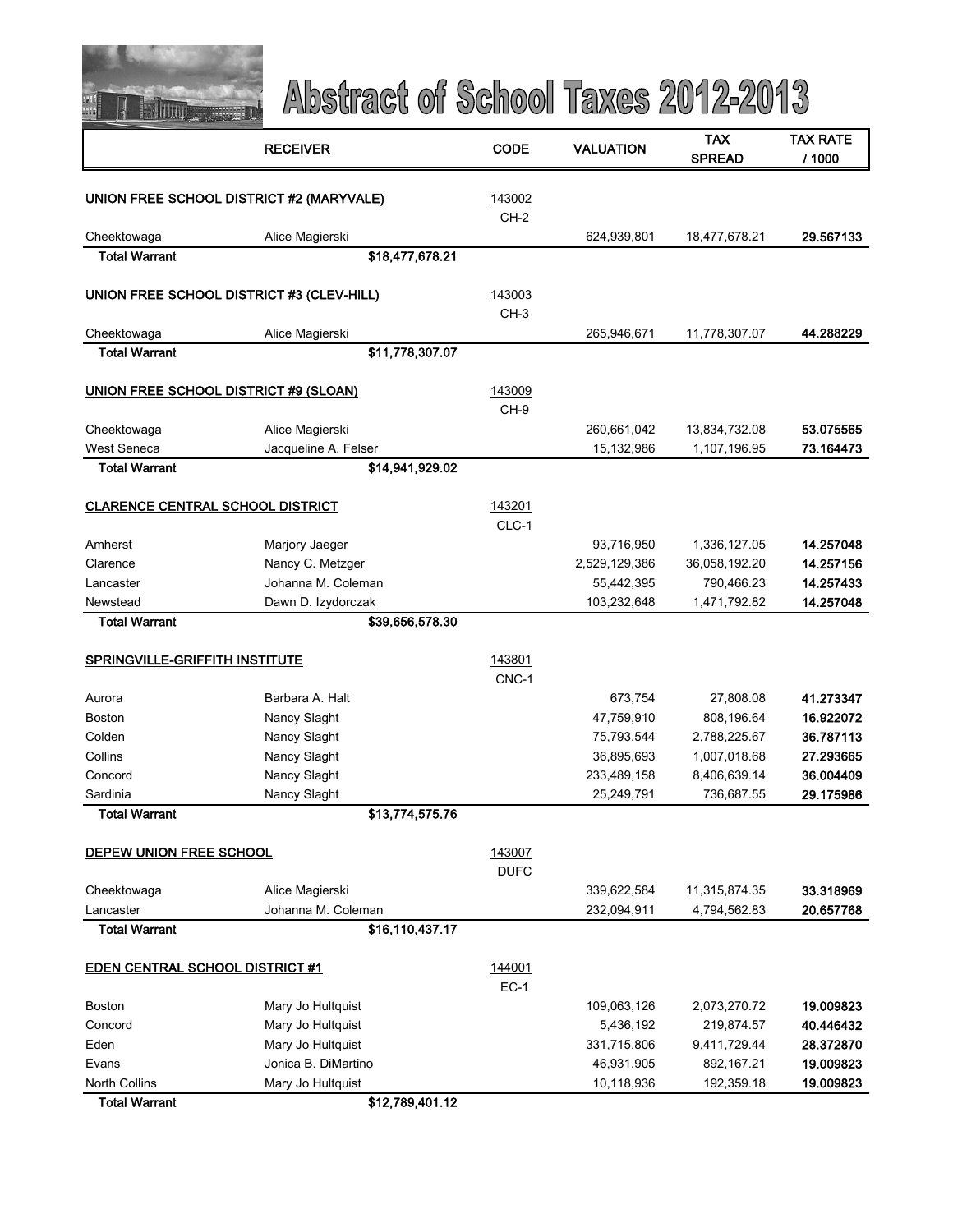

|                                            | <b>RECEIVER</b>                             | <b>CODE</b>      | <b>VALUATION</b> | <b>TAX</b>                    | <b>TAX RATE</b> |
|--------------------------------------------|---------------------------------------------|------------------|------------------|-------------------------------|-----------------|
|                                            |                                             |                  |                  | <b>SPREAD</b>                 | / 1000          |
|                                            |                                             |                  |                  |                               |                 |
| <b>FRONTIER CENTRAL SCHOOL DISTRICT #4</b> |                                             | 144804<br>$FR-4$ |                  |                               |                 |
| Eden                                       | Catherine A. Rybczynski                     |                  | 968,552          | 21,520.42                     | 22.219173       |
| Hamburg                                    | Catherine A. Rybczynski                     |                  | 1,380,931,952    | 33,756,521.14                 | 24.444739       |
| <b>Total Warrant</b>                       | \$33,778,041.57                             |                  |                  |                               |                 |
|                                            |                                             |                  |                  |                               |                 |
|                                            | <b>GRAND ISLAND CENTRAL SCHOOL DISTRICT</b> | 144601           |                  |                               |                 |
|                                            |                                             | GIC-1            |                  |                               |                 |
| Grand Island                               | Patricia A. Frentzel                        |                  | 716,344,761      | 29,263,924.20                 | 40.851732       |
| <b>Total Warrant</b>                       | \$29,263,924.20                             |                  |                  |                               |                 |
|                                            |                                             |                  |                  |                               |                 |
| <b>GOWANDA CENTRAL SCHOOL DISTRICT</b>     |                                             | 047201           |                  |                               |                 |
|                                            |                                             | GOC-1            |                  |                               |                 |
| Collins                                    | <b>Community Bank</b>                       |                  | 92,864,157       | 1,832,170.16                  | 19.729573       |
| Collins                                    | <b>Community Bank</b>                       | Library          | 92,864,157       | 30,398.26                     | 0.327342        |
| <b>North Collins</b>                       | <b>Community Bank</b>                       |                  | 15,874           | 194.18                        | 12.232335       |
| North Collins                              | <b>Community Bank</b>                       | Library          | 15,874           | 3.22                          | 0.202952        |
| <b>Total Warrant</b>                       | \$1,862,765.82                              |                  |                  |                               |                 |
| <b>HAMBURG CENTRAL SCHOOL DISTRICT</b>     |                                             | 144801           |                  |                               |                 |
|                                            |                                             | $HC-1$           |                  |                               |                 |
| <b>Boston</b>                              | Jennifer Mule                               |                  | 286,868,319      | 5,588,090.15                  | 19.479635       |
| Eden                                       | Jennifer Mule                               |                  | 6,017,824        | 174,962.71                    | 29.074082       |
| Hamburg                                    | Catherine A. Rybczynski                     |                  | 713,121,414      | 22,810,089.81                 | 31.986264       |
| <b>Orchard Park</b>                        | Carol R. Hutton                             |                  | 96,118,819       | 3,228,206.09                  | 33.585578       |
| <b>Total Warrant</b>                       | \$31,801,348.76                             |                  |                  |                               |                 |
|                                            |                                             |                  |                  |                               |                 |
| <b>HOLLAND CENTRAL SCHOOL DISTRICT</b>     |                                             | 145001           |                  |                               |                 |
|                                            |                                             | HDC-1            |                  |                               |                 |
| Aurora                                     | Barbara A. Halt                             |                  | 5,470,561        | 178,604.68                    | 32.648330       |
| Colden                                     | June E. McArthur                            |                  | 46,409,562       | 1,349,803.04                  | 29.084589       |
| Concord                                    | June E. McArthur                            |                  | 311,622          | 8,870.27                      | 28.464848       |
| Holland                                    | June E. McArthur                            |                  | 216,085,842      | 3,011,395.85                  | 13.936109       |
| Sardinia                                   | June E. McArthur                            |                  | 27,850,629       | 642,446.75                    | 23.067585       |
| Wales                                      | June E. McArthur                            |                  | 29,342,937       | 892,190.57                    | 30.405633       |
| <b>Total Warrant</b>                       | \$6,083,311.16                              |                  |                  |                               |                 |
|                                            |                                             |                  |                  |                               |                 |
| <b>IROQUOIS CENTRAL SCHOOL DISTRICT #1</b> |                                             | 144201           |                  |                               |                 |
| Aurora                                     | Barbara A. Halt                             | IRC-1            | 19,511,035       |                               | 39.441022       |
| Elma                                       | Patricia A. King                            |                  | 51,427,488       | 769,535.16<br>17, 147, 581.29 | 333.432216      |
| Lancaster                                  | Johanna M. Coleman                          |                  | 10,693,424       | 172,908.13                    | 16.169576       |
| Marilla                                    | Dawn Pearce                                 |                  | 126,240,917      | 4,437,737.23                  | 35.152923       |
| Wales                                      | Melinda Eaton                               |                  | 81,176,913       | 2,983,228.42                  | 36.749715       |
| <b>Total Warrant</b>                       | \$25,510,990.23                             |                  |                  |                               |                 |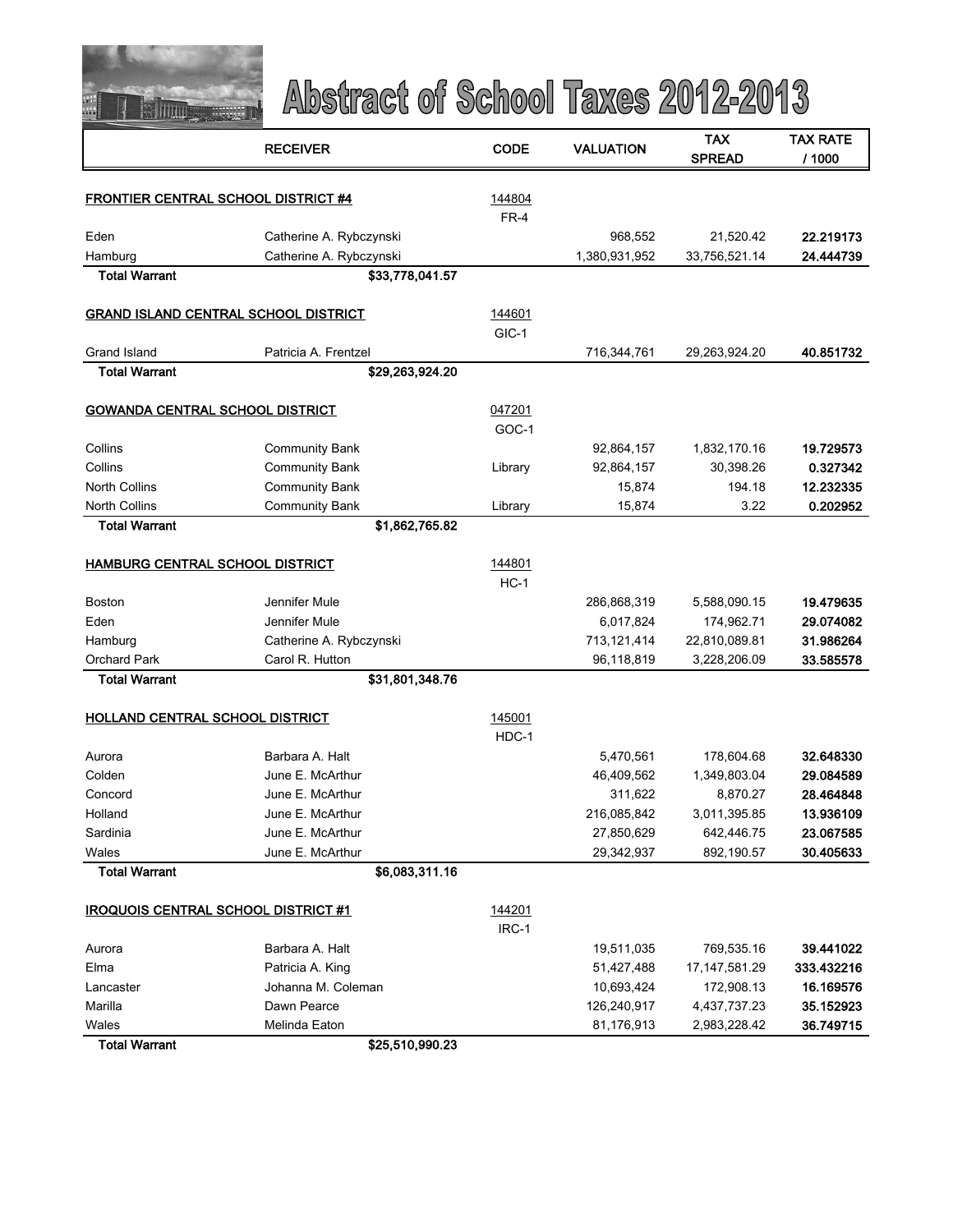

|                                       | <b>RECEIVER</b>                                | <b>CODE</b>      | VALUATION     | TAX           | TAX RATE   |
|---------------------------------------|------------------------------------------------|------------------|---------------|---------------|------------|
|                                       |                                                |                  |               | <b>SPREAD</b> | / 1000     |
|                                       |                                                |                  |               |               |            |
|                                       | LANCASTER CENTRAL SCHOOL DISTRICT #1           | 145201<br>$LC-1$ |               |               |            |
| Cheektowaga                           | Alice Magierski                                |                  | 200,915,572   | 5,200,435.78  | 25.883687  |
| Elma                                  | Patricia A. King                               |                  | 688,588       | 227,839.52    | 330.879309 |
| Lancaster                             | Johanna M. Coleman                             |                  | 2,431,614,707 | 39,021,862.24 | 16.047716  |
| <b>Total Warrant</b>                  | \$44,450,137.54                                |                  |               |               |            |
|                                       |                                                |                  |               |               |            |
|                                       | LAKE SHORE CENTRAL EVANS-BRANT SCHOOLS         | 144401           |               |               |            |
|                                       |                                                | LSC-1            |               |               |            |
| <b>Brant</b>                          | Jonica B. DiMartino                            |                  | 96,850,235    | 1,638,142.50  | 16.914182  |
| Eden                                  | Jonica B. DiMartino                            |                  | 2,563,034     | 64,056.88     | 24.992598  |
| Evans                                 | Jonica B. DiMartino                            |                  | 848,472,877   | 14,207,712.26 | 16.745040  |
| <b>Total Warrant</b>                  | \$15,909,911.64                                |                  |               |               |            |
|                                       | NORTH COLLINS CENTRAL SCHOOL DISTRICT #1       | 145801           |               |               |            |
|                                       |                                                | NCC-1            |               |               |            |
| <b>Brant</b>                          | Lock Box                                       |                  | 27,680,960    | 571,947.84    | 20.662139  |
| Collins                               | Lock Box                                       |                  | 8,465,535     | 279,301.46    | 32.992771  |
| Concord                               | Lock Box                                       |                  | 14,166,973    | 616,580.37    | 43.522379  |
| Eden                                  | Lock Box                                       |                  | 615,882       | 18,803.26     | 30.530621  |
| Evans                                 | Jonica B. DiMartino                            |                  | 6,058,688     | 123,933.60    | 20.455518  |
| <b>North Collins</b>                  | Lock Box                                       |                  | 159,900,938   | 3,270,856.52  | 20.455518  |
| <b>Total Warrant</b>                  | \$4,881,423.05                                 |                  |               |               |            |
|                                       |                                                |                  |               |               |            |
| <b>ORCHARD PARK CENTRAL SCHOOL #1</b> |                                                | 146001           |               |               |            |
|                                       |                                                | OPC-1            |               |               |            |
| Aurora                                | Barbara A. Halt                                |                  | 27,314,916    | 1,208,127.26  | 44.229580  |
| <b>Boston</b>                         | Jennifer Mule                                  |                  | 106,012,489   | 1,922,444.05  | 18.134128  |
| Elma                                  | Patricia A. King                               |                  | 1,246,757     | 466,161.87    | 373.899538 |
| Hamburg                               | Catherine A. Rybczynski                        |                  | 93,750,333    | 2,791,593.63  | 29.776893  |
| <b>Orchard Park</b>                   | Carol R. Hutton                                |                  | 1,374,054,515 | 42,960,827.09 | 31.265737  |
| West Seneca                           | Jacqueline A. Felser                           |                  | 92,401,190    | 3,723,588.79  | 40.298061  |
| <b>Total Warrant</b>                  | \$53,072,742.69                                |                  |               |               |            |
| PIONEER CENTRAL SCHOOL DISTRICT #1    |                                                | 048401           |               |               |            |
|                                       |                                                | $PC-1$           |               |               |            |
| Holland                               | Lock Box                                       |                  | 617,700       | 7,487.68      | 12.121878  |
| Holland                               | Lock Box                                       | Library          | 617,700       | 137.31        | 0.222272   |
| Sardinia                              | Lock Box                                       |                  | 74,416,273    | 1,493,103.13  | 20.064202  |
| Sardinia                              | Lock Box                                       | Library          | 74,416,273    | 27,143.60     | 0.364756   |
| <b>Total Warrant</b>                  | \$1,527,871.73                                 |                  |               |               |            |
|                                       |                                                |                  |               |               |            |
|                                       | <b>SILVER CREEK CENTRAL SCHOOL DISTRICT #1</b> | 064601           |               |               |            |
|                                       |                                                | SCC-1            |               |               |            |
| <b>Brant</b>                          |                                                |                  | 211,635       | 3,696.02      | 17.464126  |
| <b>Brant</b>                          |                                                | Library          | 211,635       | 66.20         | 0.312830   |
| <b>Total Warrant</b>                  | \$3.762.22                                     |                  |               |               |            |